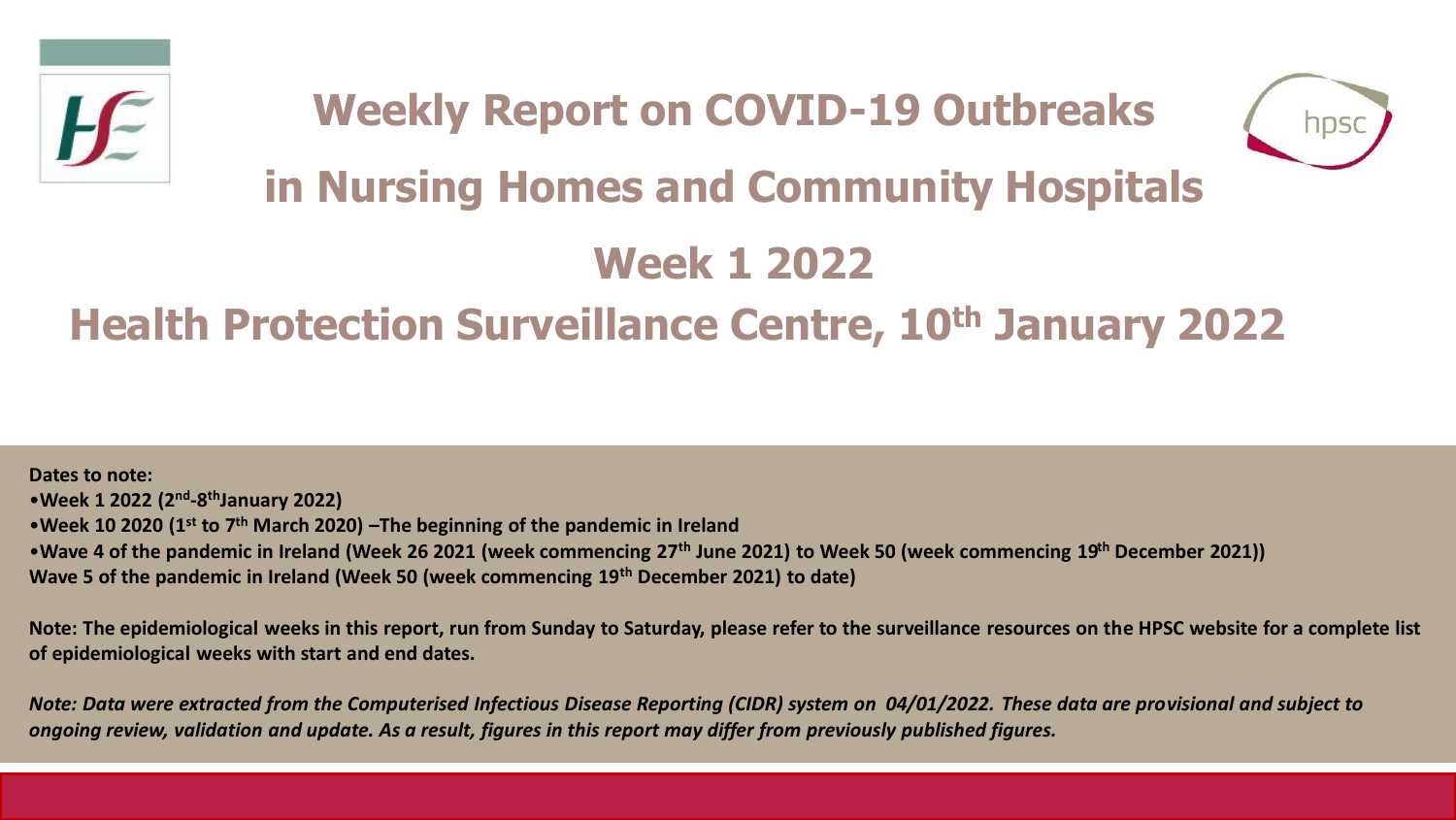

### **Notes**

The following report provides information on COVID-19 outbreaks/clusters notified on CIDR to midnight January 8<sup>th</sup> 2022 (week 1) and extracted from CIDR at 10 am on January 10<sup>th</sup> 2022.

Data are provisional and subject to ongoing review, validation and updating. For this reason, data reported may not match data previously reported or outbreaks data reported in the future for the same time period. Furthermore, the number of linked cases is based on the number of linked cases at the time of extraction from CIDR and an outbreak may increase in size since the time of extraction due to more cases occurring or more information becoming available on CIDR.

**Sincere thanks are extended to all those who are participating in the collection of data and reporting of data used in this report, particularly under the current challenging circumstances.** This includes the HSE COVID-19 Contact Management Programme (CMP), staff in ICU units, notifying clinicians, laboratory staff, Public Health doctors, Nurses, Surveillance Scientists, Microbiologists and Administrative staff.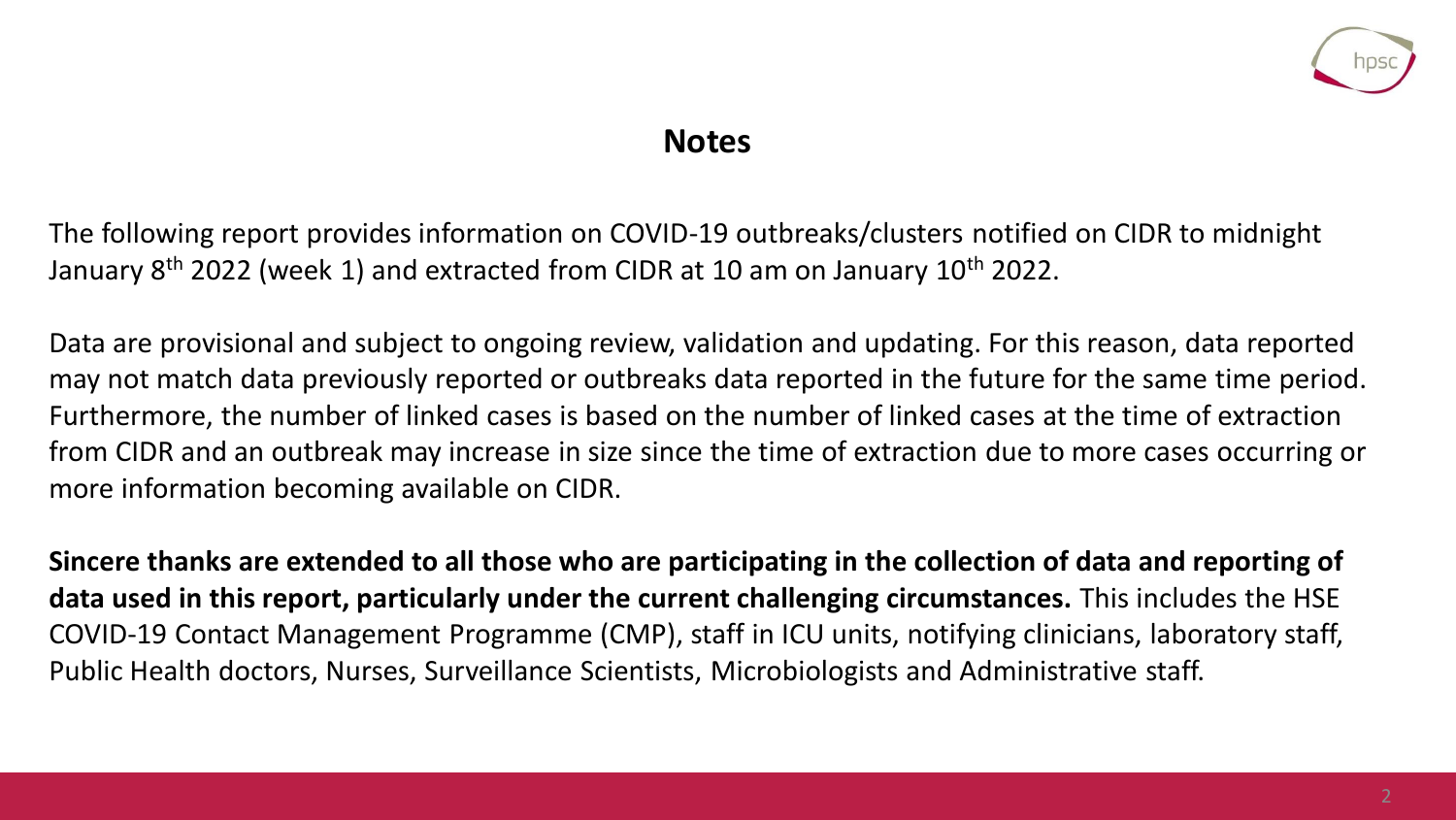

|                                      | <b>Outbreak</b>                      |                            | <b>Linked confirmed cases</b> |                               |                                            |                                           |                           |  |
|--------------------------------------|--------------------------------------|----------------------------|-------------------------------|-------------------------------|--------------------------------------------|-------------------------------------------|---------------------------|--|
| <b>Wave</b>                          | <b>Number of</b><br><b>outbreaks</b> | <b>Number of</b><br>cases* | <b>Number</b>                 | <b>Number</b><br>hospitalised | <b>Number</b><br>admitted to<br><b>ICU</b> | <b>Number</b><br>hospitalised<br>and died | <b>Number</b><br>who died |  |
| <b>Wave 1 (weeks 10-31 2020)</b>     | 302                                  | 6658                       | 6251                          | 476                           | 16                                         | 195                                       | 884                       |  |
| <b>Wave 2 (weeks 32-47 2020)</b>     | 80                                   | 1571                       | 1555                          | 90                            | < 5                                        | 25                                        | 133                       |  |
| Wave 3 (week 48 2020 - week 25 2021) | 267                                  | 8375                       | 8329                          | 576                           | 12                                         | 198                                       | 1021                      |  |
| <b>Wave 4 (weeks 26-50 2021)</b>     | 203                                  | 2706                       | 2626                          | 195                           | < 5                                        | 46                                        | 178                       |  |
| Wave 5 (weeks 51 2021 - week 1 2022) | 85                                   | 657                        | <b>NA</b>                     | <b>NA</b>                     | <b>NA</b>                                  | <b>NA</b>                                 | <b>NA</b>                 |  |
| <b>Total</b>                         | 937                                  | 19967                      | 18761~                        | $1337^\circ$                  | $31^{\circ}$                               | $464^{\circ}$                             | 2216 <sup>∞</sup>         |  |

\*the larger between the aggregate number of confirmed cases reported or the number of confirmed linked cases <sup>∞</sup>includes cases from waves 1-4 only

- Overall, there have been 937 COVID-19 outbreaks in Nursing homes and Community Hospitals
- In waves 1-4, 1,337 of 18,761 laboratory confirmed outbreak cases have been hospitalised (7.1%)
- In waves 1-4, 2,216 deaths have been reported among confirmed outbreak cases in these settings (11.8%)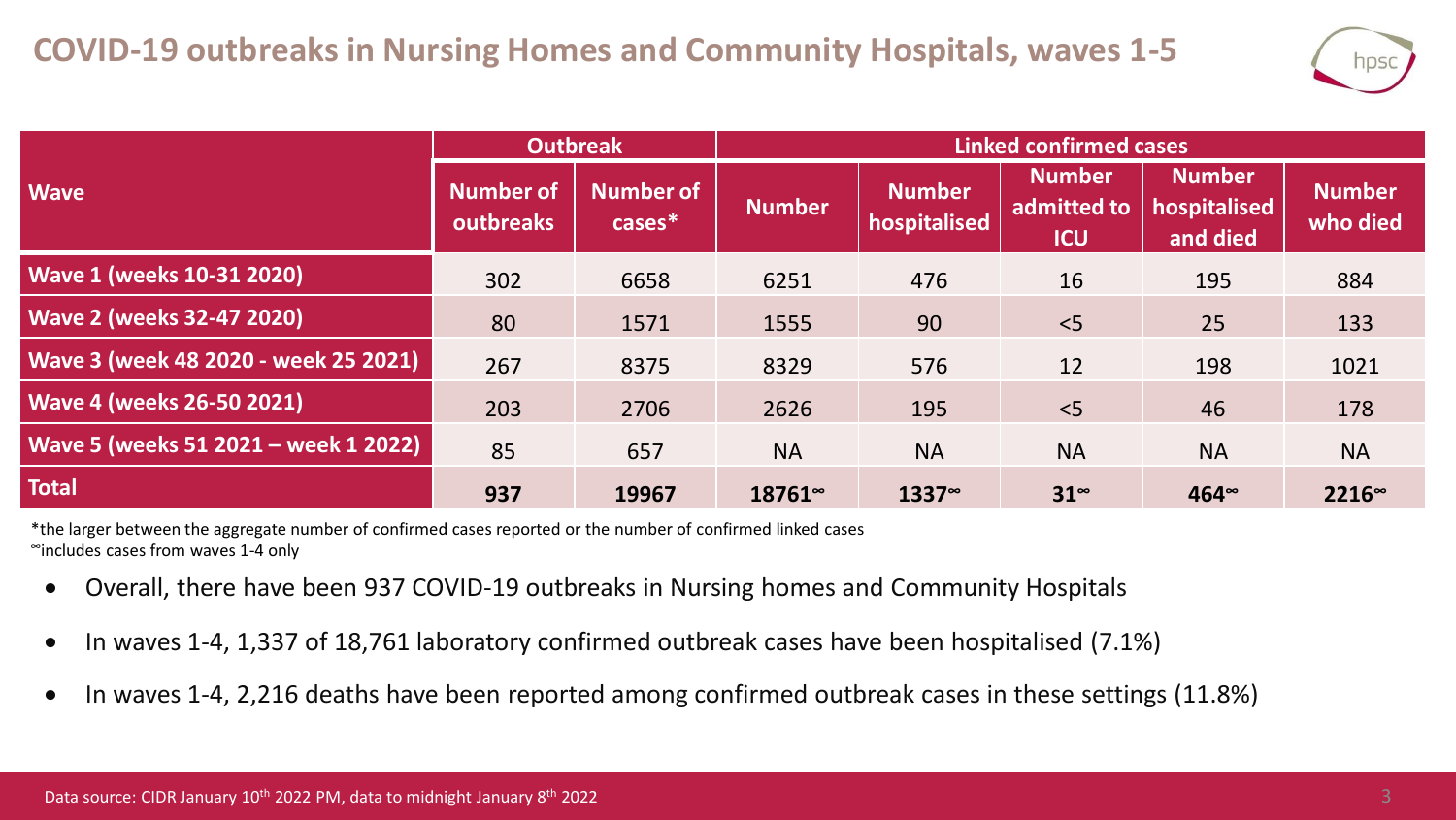### **Weekly number of COVID-19 outbreaks in Nursing Homes and Community Hospitals, waves 1-5**



Large peaks occurred in the number of outbreaks in wave 1 (72 outbreaks in a single week) and wave 3 (57 outbreaks in a single week). In week 1 2022 (wave 5), 68 outbreaks were reported in these settings

hpsc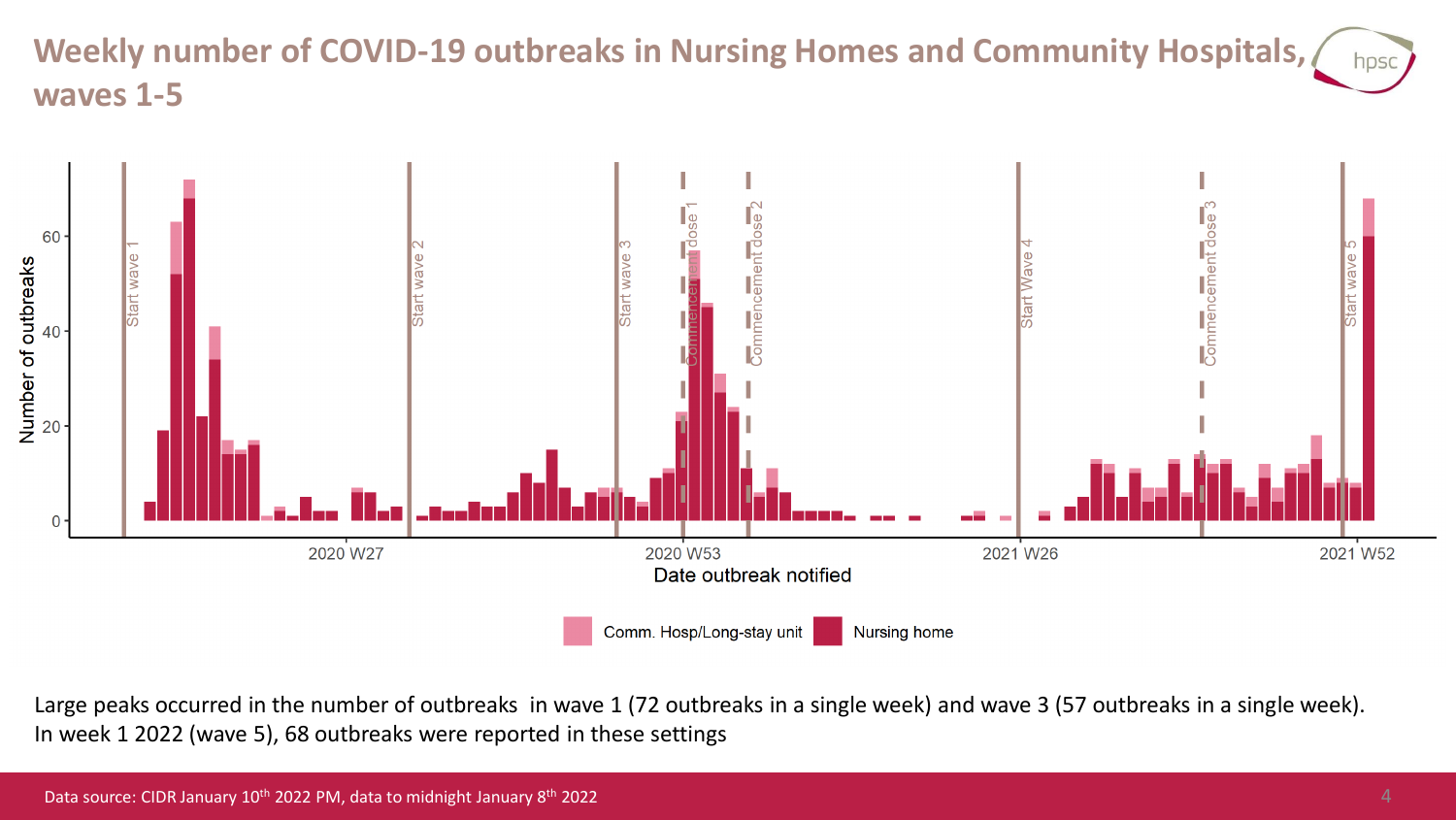## **Burden of disease associated with COVID-19 outbreaks in Nursing Homes and Community Hospitals, wave 5 (weeks 50 2021 to week 1 2022)**



|                                                                                                                                                                                                                                                          | <b>Outbreak</b>                                           |                  |  |  |  |
|----------------------------------------------------------------------------------------------------------------------------------------------------------------------------------------------------------------------------------------------------------|-----------------------------------------------------------|------------------|--|--|--|
| <b>Outbreaks Location</b>                                                                                                                                                                                                                                | <b>Number of outbreaks</b>                                | Number of cases* |  |  |  |
| <b>Comm. Hosp/Long-stay unit</b>                                                                                                                                                                                                                         | 10                                                        | 39               |  |  |  |
| <b>Nursing home</b>                                                                                                                                                                                                                                      | 75                                                        | 618              |  |  |  |
| <b>Total</b><br>$\mathbf{d}_{\mathbf{r}}$ , and the contract of the contract of the contract of the contract of the contract of the contract of the contract of the contract of the contract of the contract of the contract of the contract of the cont | 85<br>$\mathbf{r}$ and $\mathbf{r}$ and $\mathbf{r}$<br>. | 657<br>.         |  |  |  |

\*the larger between the aggregate number of confirmed cases reported or the number of confirmed linked cases

#### **Wave 5:**

- 85 outbreaks in wave 5
- 657 cases were reported associated with these outbreaks

#### **Week 1 2022**

• Sixty-eight new outbreaks -508 associated cases (range 0-39 cases per outbreak)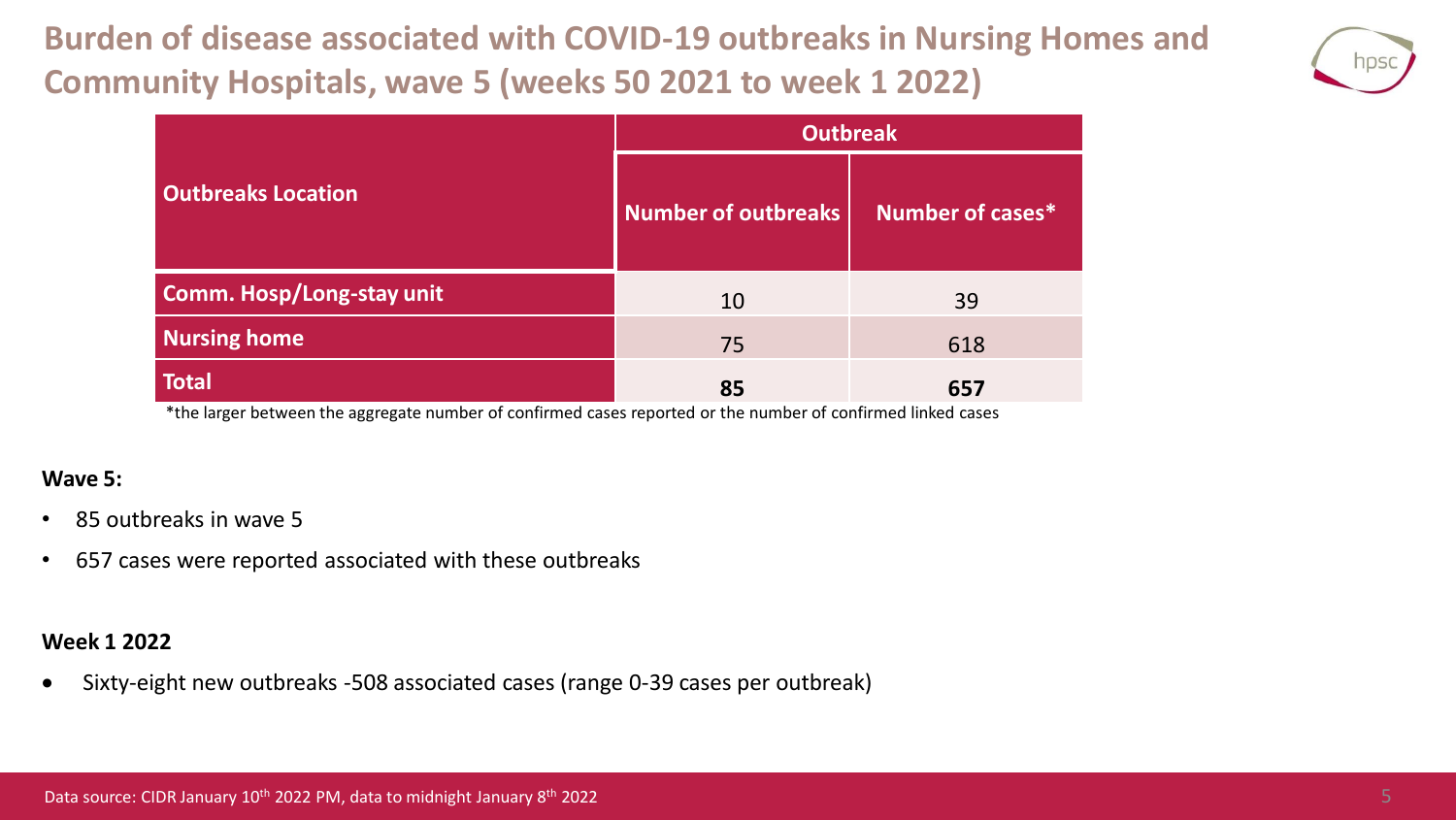**Weekly number of COVID-19 outbreaks in Nursing Homes and Community Hospitals,**  hpsc **wave 4 & 5 (weeks 26 2021 – week 1 2022)**



#### **Waves 4 and 5:**

- 288 nursing home and community hospital/long stay unit COVID-19 outbreaks notified
- The number of outbreaks in these settings to week 52 2021 had been relatively stable, but increased to 68 outbreaks in week 1 2022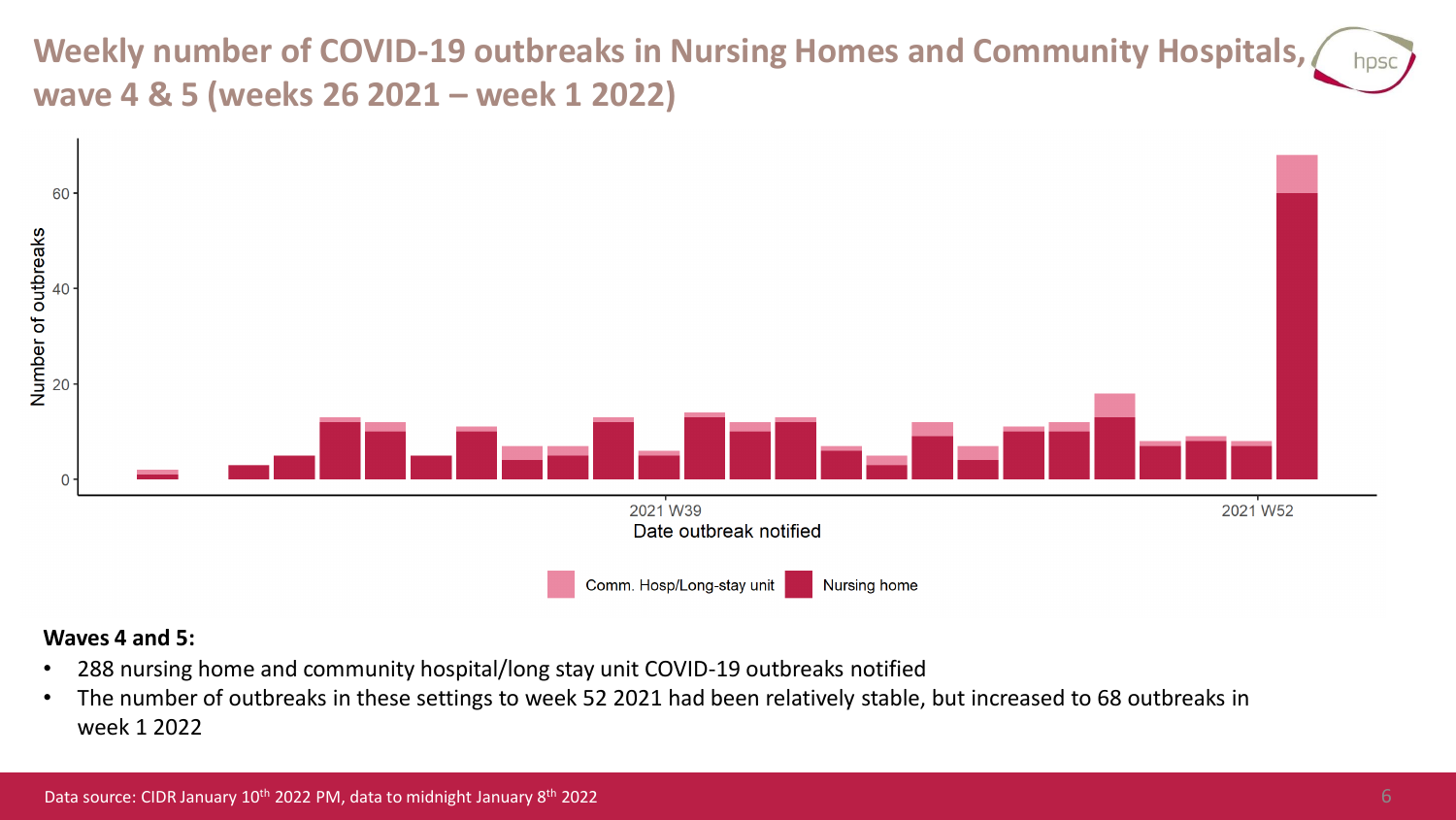**Regional distribution of outbreaks in Nursing Home and Community Hospitals, Waves 4 & 5 (weeks 26 2021 – week 1 2022)**



- The highest number of outbreaks was reported in CHO4 (50 outbreaks) followed by CHO7 (39 outbreaks)
- Eight CHOs were represented in the 68 outbreaks notified in week 1 2022

NDS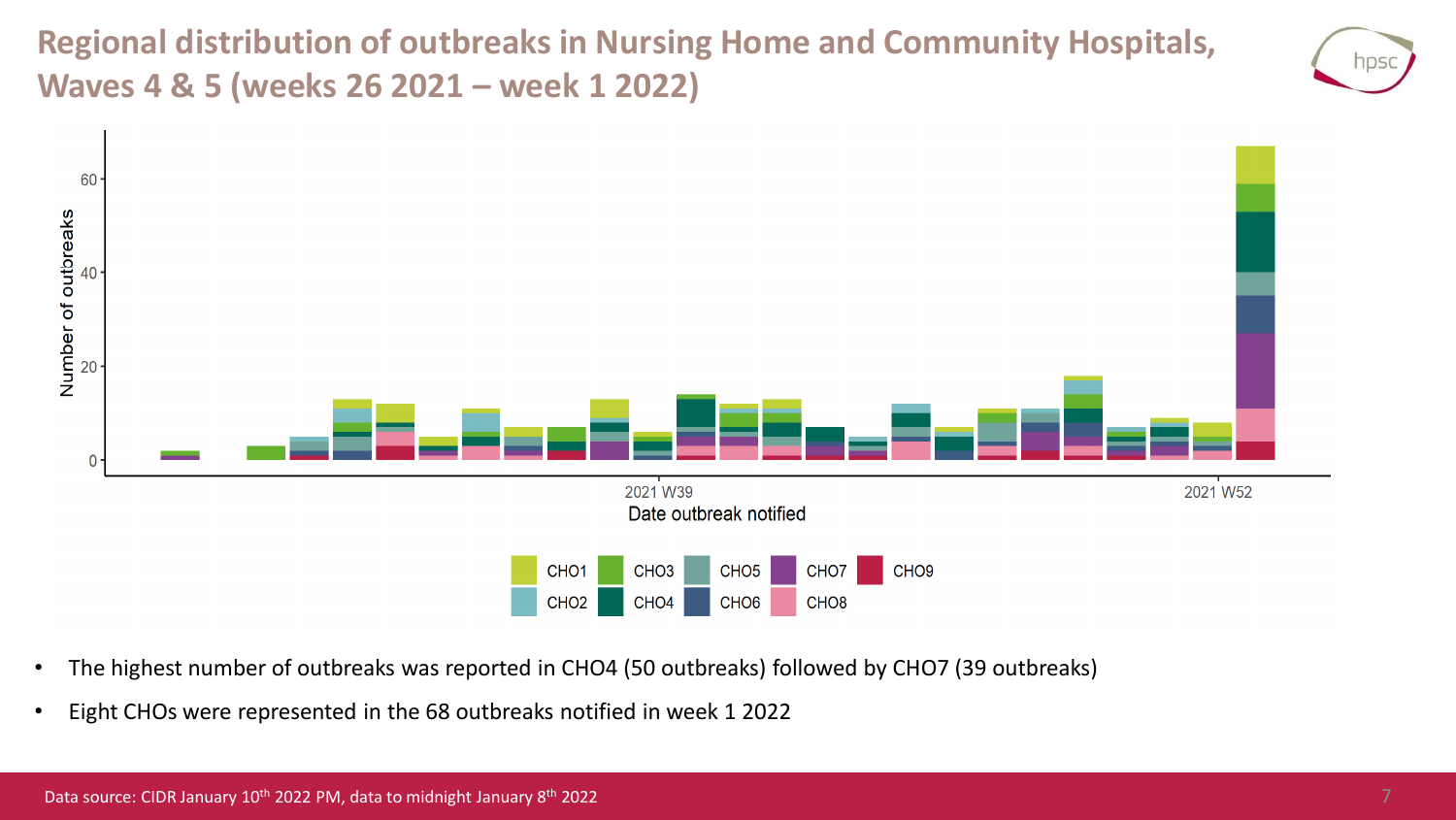### **Cases associated with COVID-19 outbreaks in Nursing Homes and Community Hospitals, waves 1 to 5**



In week 1 2022, the number of outbreak associated cases was 508. This is twice the peak weekly number of cases in wave 4, but circa a quarter of the peak weekly number of cases in waves 1 and 3

Note: Numbers of associated cases are based on the larger between the aggregate number of confirmed cases reported and the number of confirmed linked cases

hps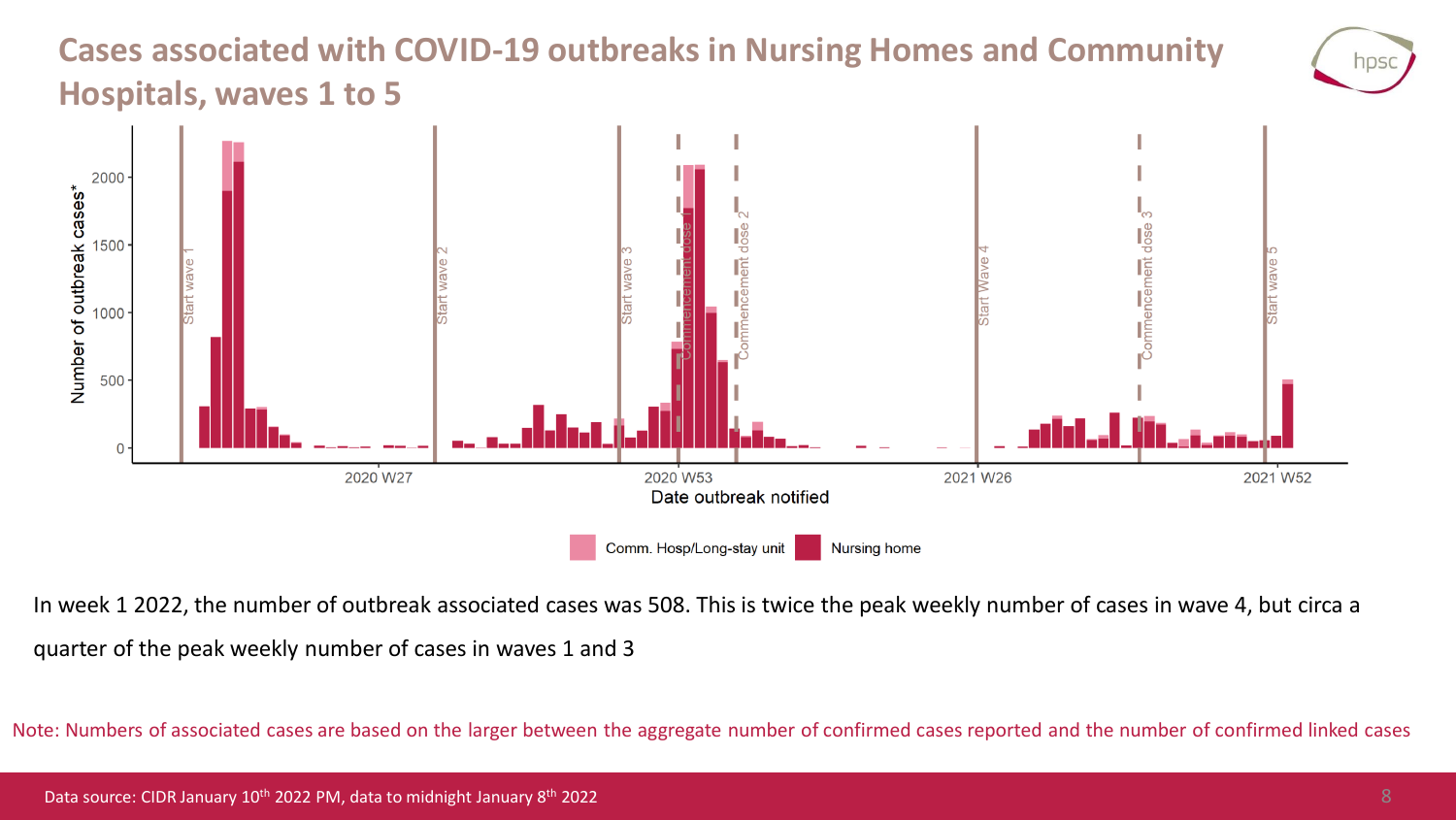## **Cases associated with COVID-19 outbreaks in Nursing Homes and Community Hospitals by healthcare worker status, waves 1 to 5**





In week 1, the number of outbreak associated cases among staff and clients was 212 each, with 84 cases of unknown status

Note: Numbers of associated cases are based on the larger between the aggregate number of confirmed cases reported and the number of confirmed linked cases. Staff and clients case numbers were derived from aggregate data provided on the number of staff and clients cases.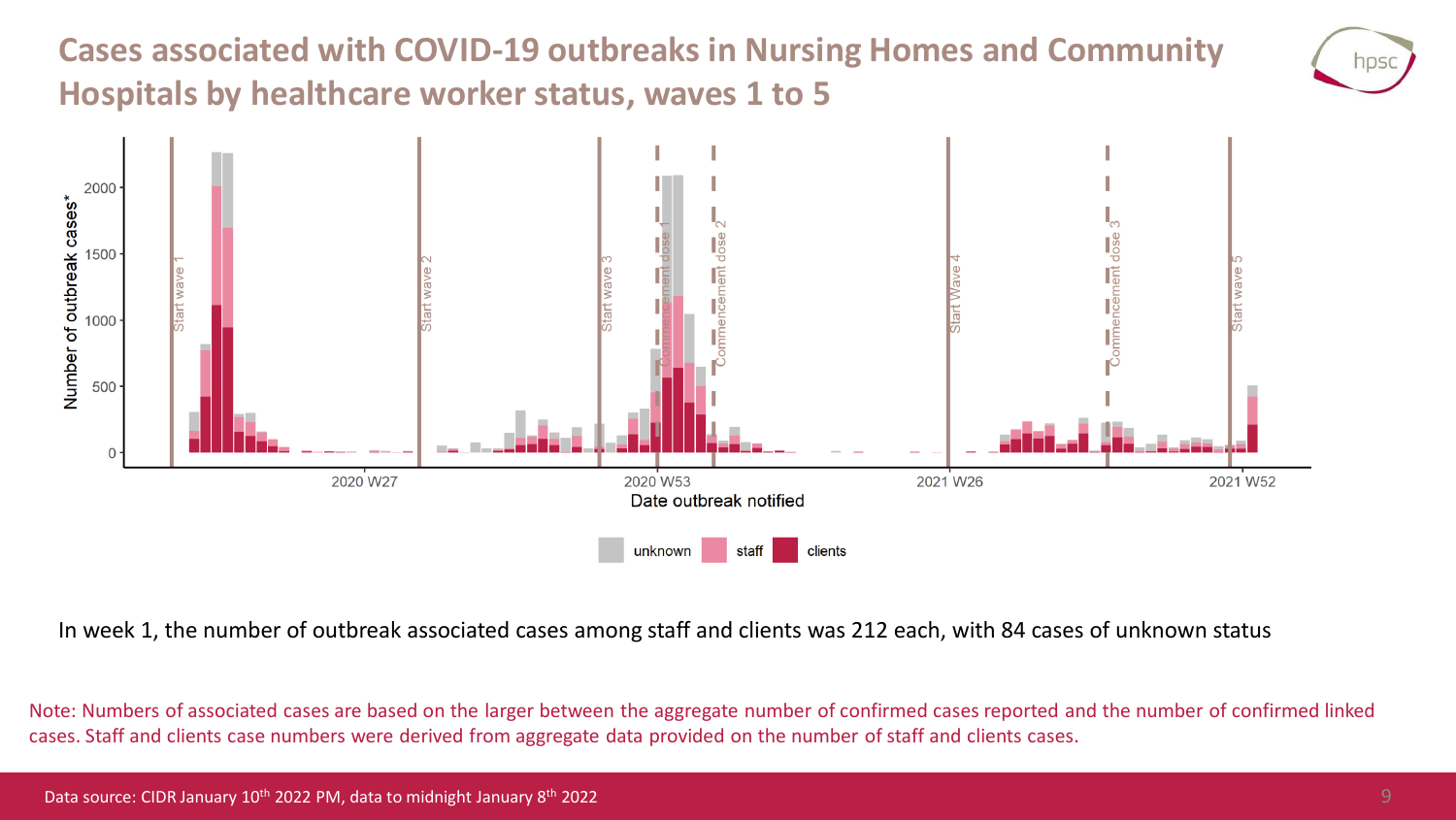## **Comparison of disease severity among cases linked to outbreaks in Nursing Homes and Community Hospitals by wave and age group**

| Age             | <b>Wave</b> | <b>Number</b> | <b>Number</b><br>hospitalised | %<br>hospitalised | <b>Number</b><br>admitted to ICU | % ICU     | <b>Number who</b><br>died | % died    |
|-----------------|-------------|---------------|-------------------------------|-------------------|----------------------------------|-----------|---------------------------|-----------|
| group           |             |               |                               |                   |                                  |           |                           |           |
| $<$ 65 yrs      | Wave 1      | 2672          | 88                            | 3.3%              | 5 <sup>1</sup>                   | 0.2%      | 20                        | 0.7%      |
|                 | Wave 2      | 779           | 15                            | 1.9%              | < 5                              | 0.0%      | < 5                       | 0.1%      |
|                 | Wave 3      | 4033          | 100                           | 2.5%              | 8                                | 0.2%      | 18                        | 0.4%      |
|                 | Wave 4      | 1131          | 17                            | 1.5%              | < 5                              | 0.1%      | 6                         | 0.5%      |
|                 | Wave 5      | <b>NA</b>     | <b>NA</b>                     | <b>NA</b>         | <b>NA</b>                        | <b>NA</b> | <b>NA</b>                 | <b>NA</b> |
| $65+yrs$        | Wave 1      | 3577          | 388                           | 10.8%             | 11                               | 0.3%      | 864                       | 24.2%     |
|                 | Wave 2      | 776           | 75                            | 9.7%              | < 5                              | 0.1%      | 132                       | 17.0%     |
|                 | Wave 3      | 4296          | 476                           | 11.1%             | < 5                              | 0.1%      | 1003                      | 23.3%     |
|                 | Wave 4      | 1495          | 178                           | 11.9%             | < 5                              | 0.1%      | 172                       | 11.5%     |
|                 | Wave 5      | <b>NA</b>     | <b>NA</b>                     | <b>NA</b>         | <b>NA</b>                        | <b>NA</b> | <b>NA</b>                 | <b>NA</b> |
| <b>All ages</b> | Wave 1      | 6251          | 476                           | 7.6%              | 16                               | 0.3%      | 884                       | 14.1%     |
|                 | Wave 2      | 1555          | 90                            | 5.8%              | < 5                              | 0.1%      | 133                       | 8.6%      |
|                 | Wave 3      | 8329          | 576                           | 6.9%              | 12                               | 0.1%      | 1021                      | 12.3%     |
|                 | Wave 4      | 2626          | 195                           | 7.4%              | < 5                              | 0.1%      | 178                       | 6.8%      |
|                 | Wave 5      | <b>NA</b>     | <b>NA</b>                     | <b>NA</b>         | <b>NA</b>                        | <b>NA</b> | <b>NA</b>                 | <b>NA</b> |

The percentage of cases 65 years or older who died among cases linked to outbreaks notified in wave 4 was 11.5%, compared to between 17.0% and 24.2% in waves 1-3

NA =Not available

hpsc